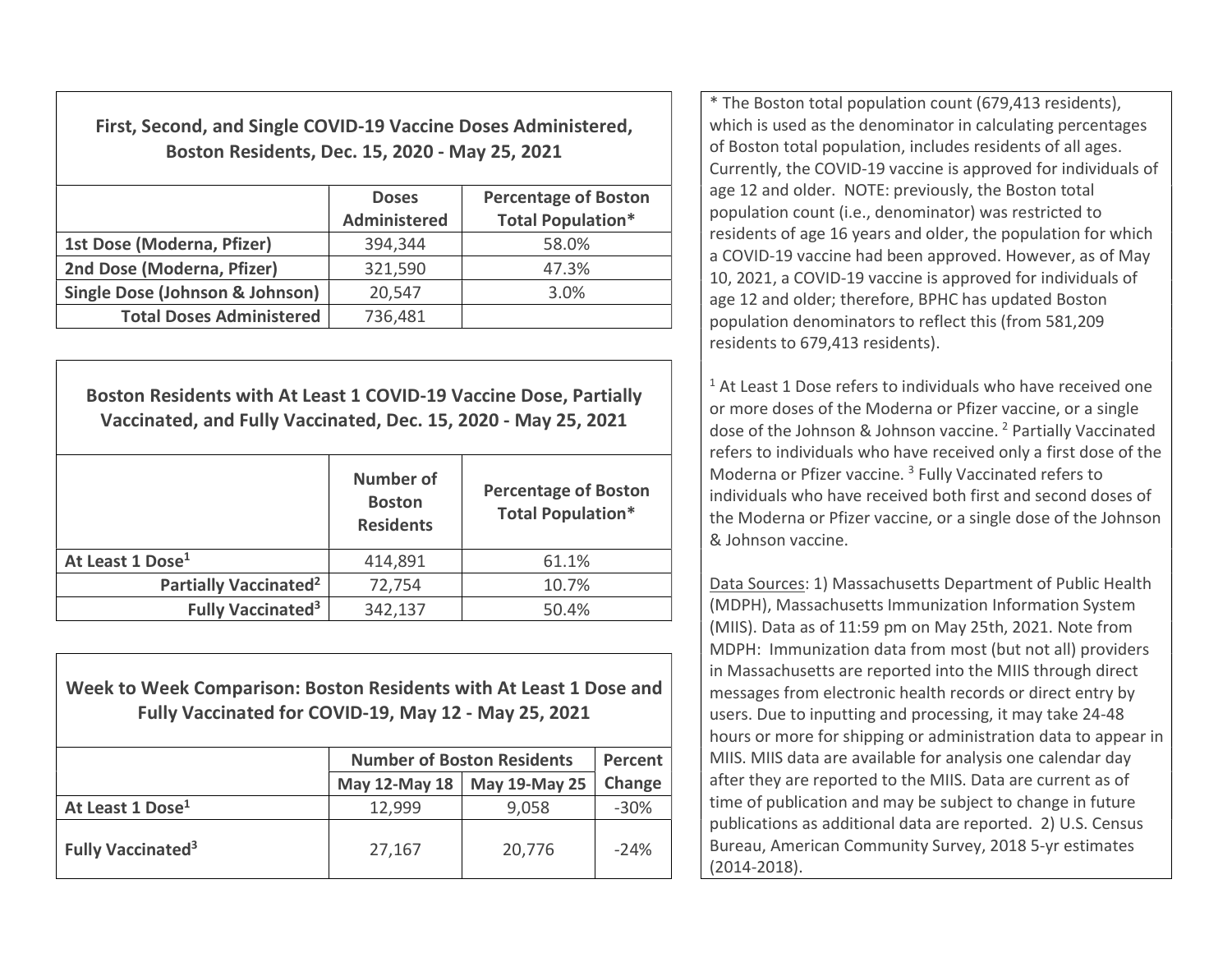

\* N is equal to total number of individuals receiving their initial dose in the 10-week period.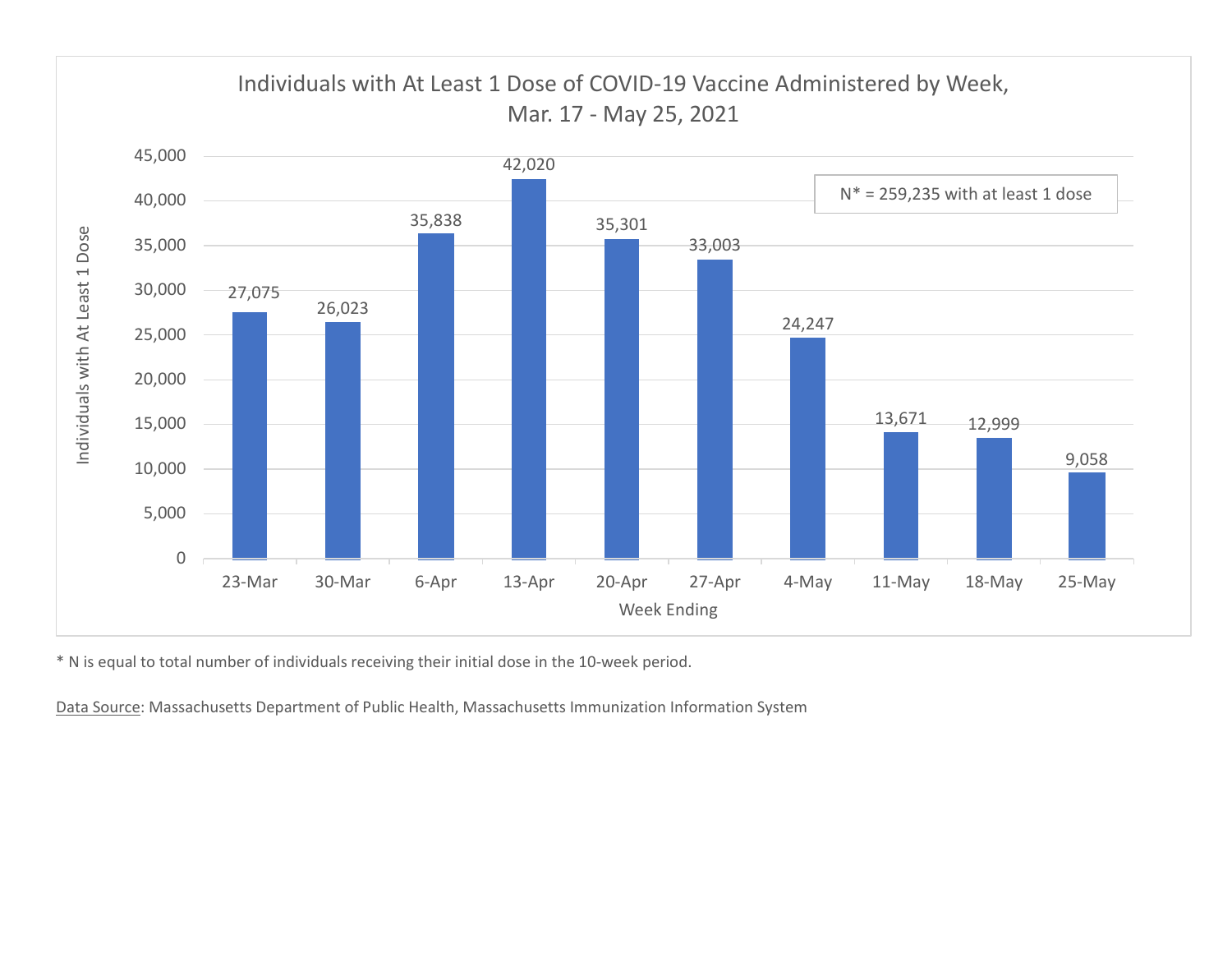

\* N is equal to total number of individuals receiving their final dose in the 10-week period.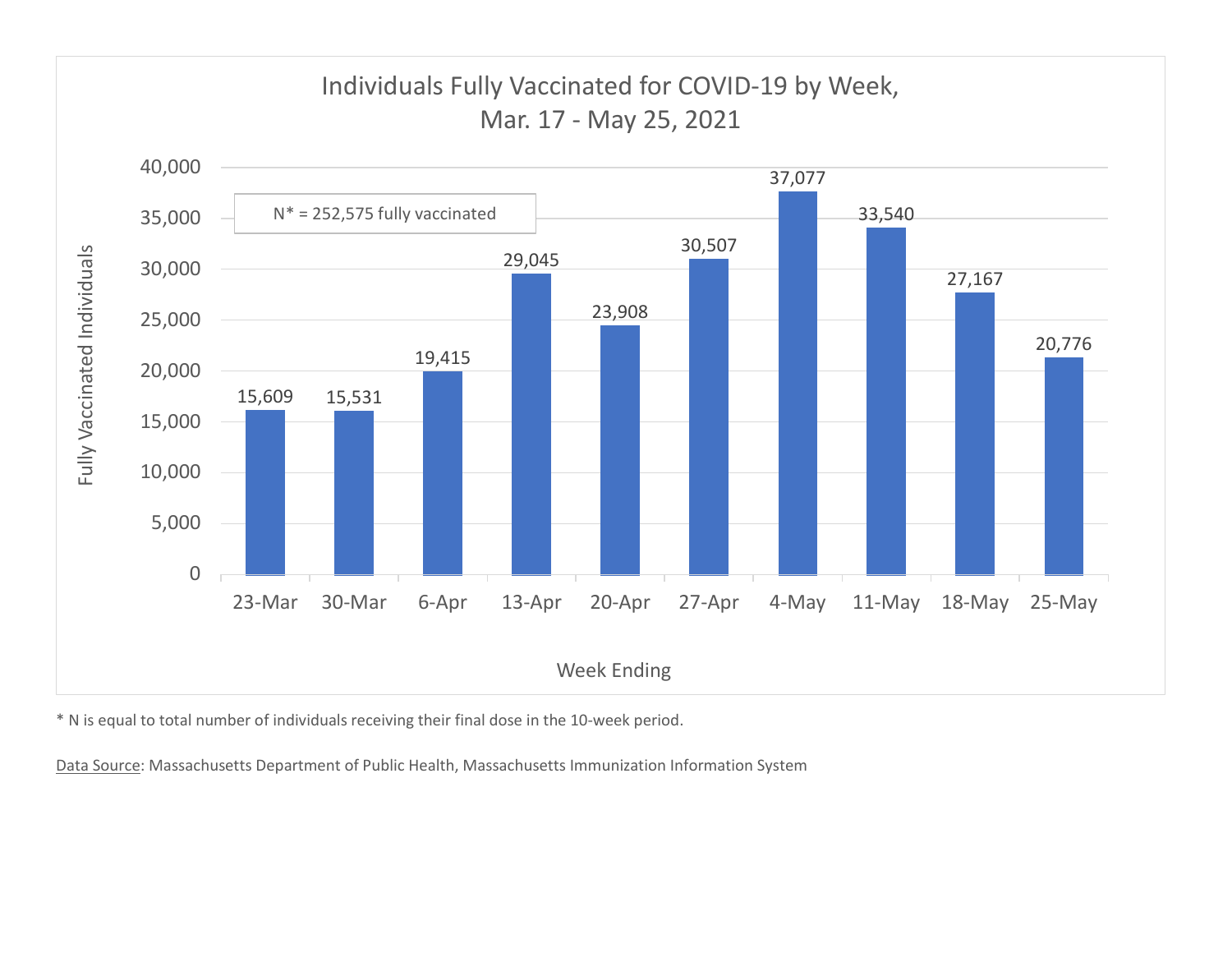

Data Source: Massachusetts Department of Public Health, Massachusetts Immunization Information System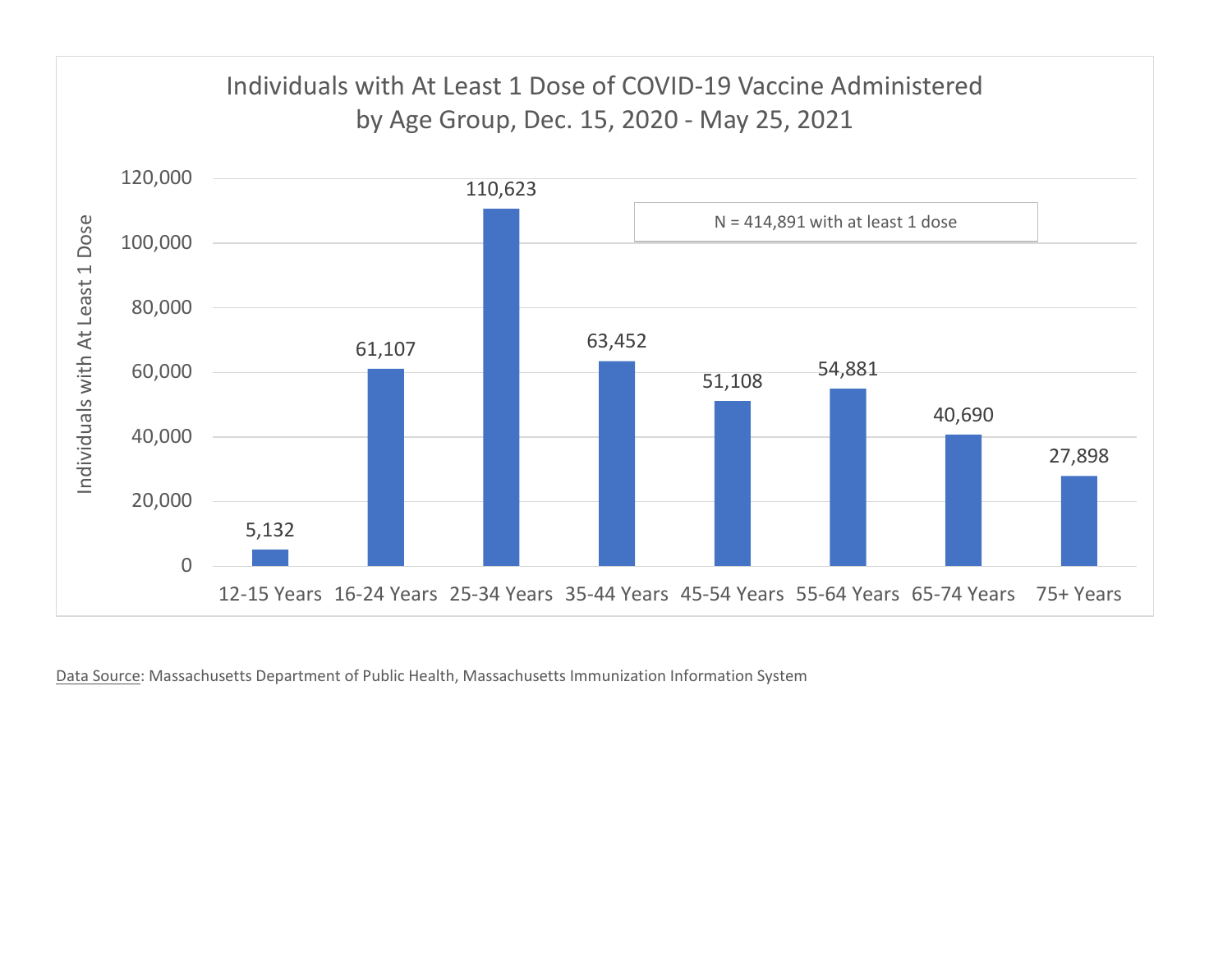

NOTE: The percentage of vaccinated individuals ages 12-15 years has been updated in this report (REVISED AUGUST 16, 2021). Please disregard the vaccination percentages for age group 12-15 years included in previous versions of this report.

Percentage of overall Boston population with at least 1 dose = 61.1%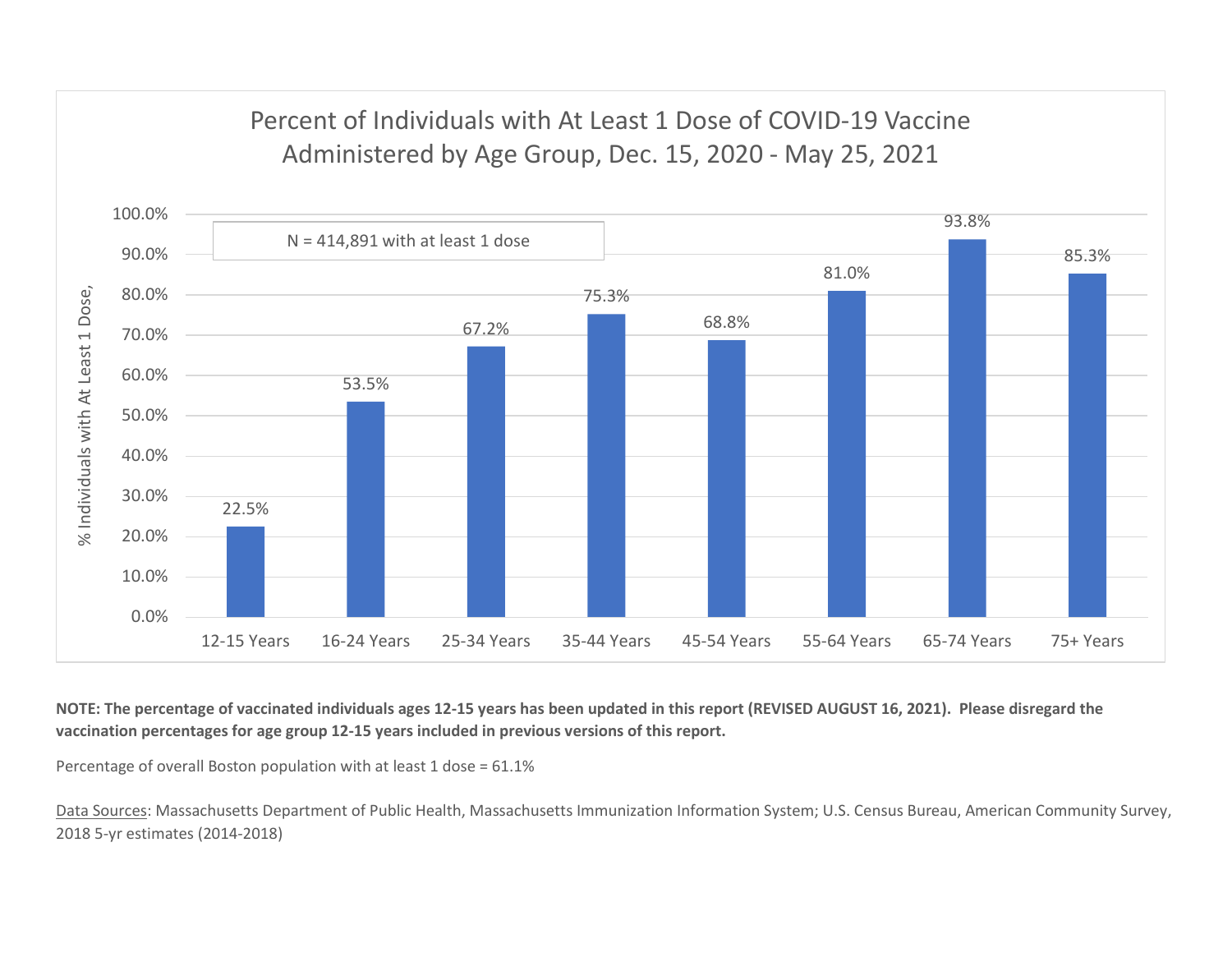

\* N varies from the Total N of Fully Vaccinated individuals (342,137) due to required suppression of data for any given age group that has <30 individuals represented.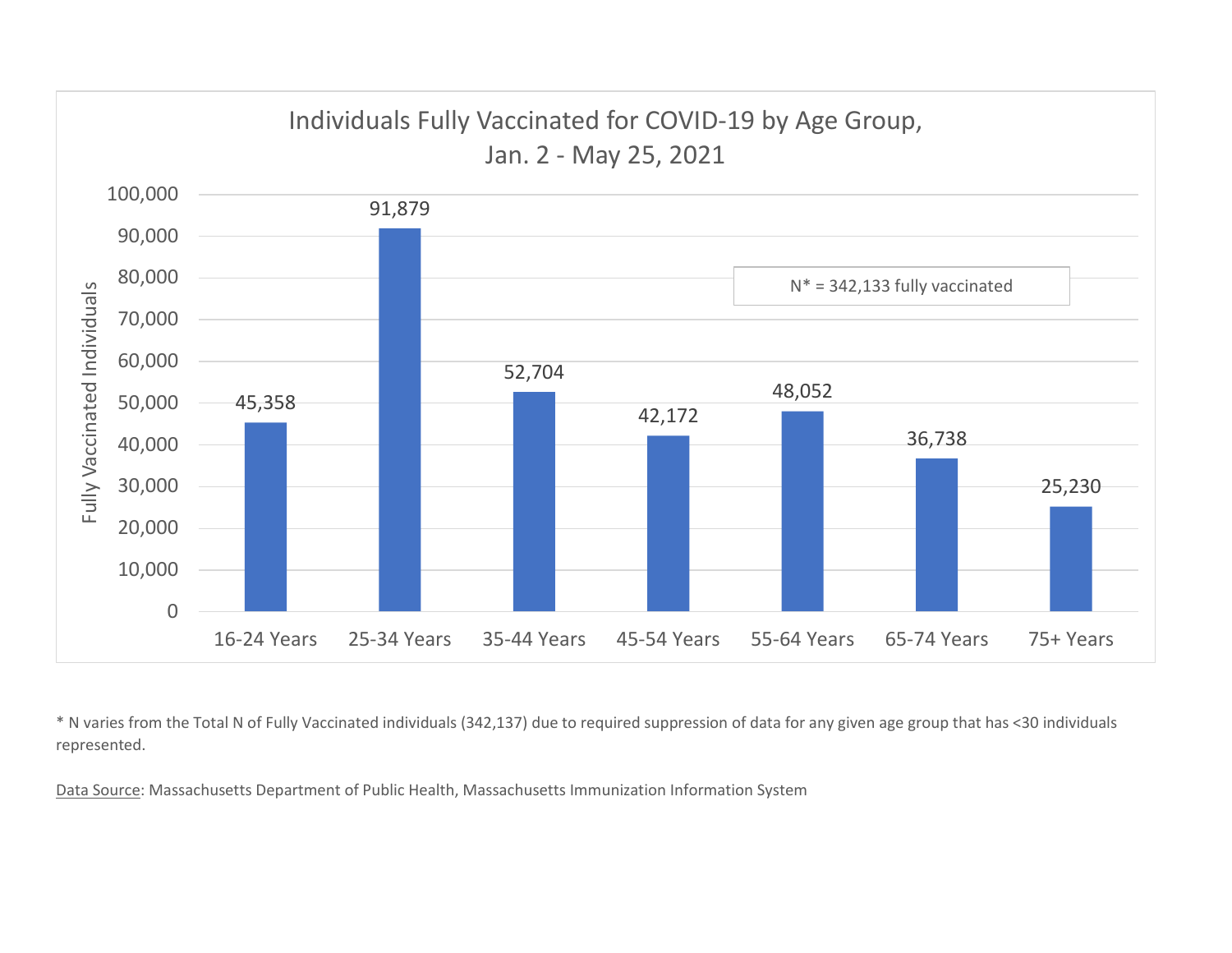

\* N varies from the Total N of Fully Vaccinated individuals (342,137) due to required suppression of data for any given age group that has <30 individuals represented.

Percentage of overall Boston population fully vaccinated = 50.4%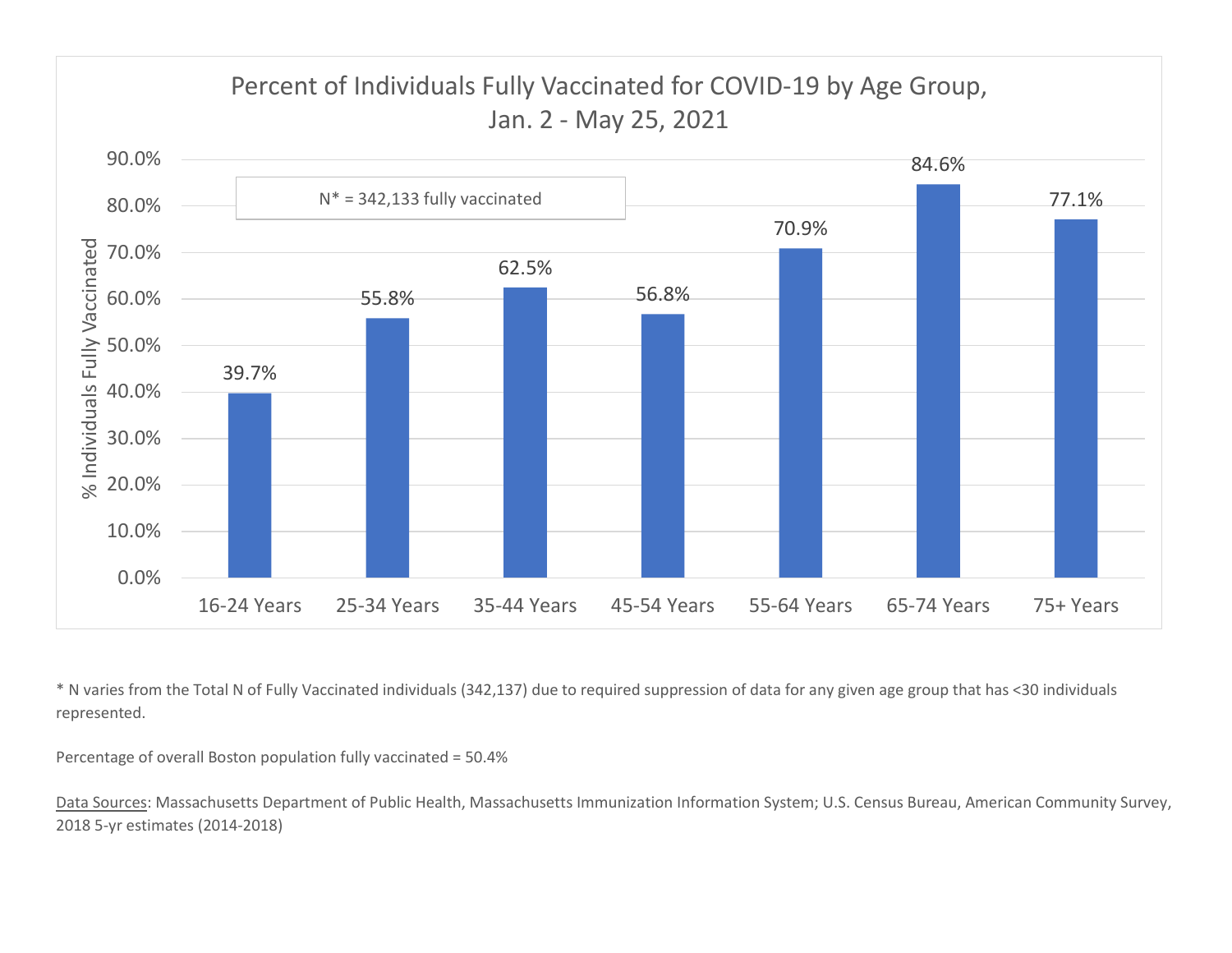

Asian/PI = Asian, Native Hawaiian, and Pacific Islander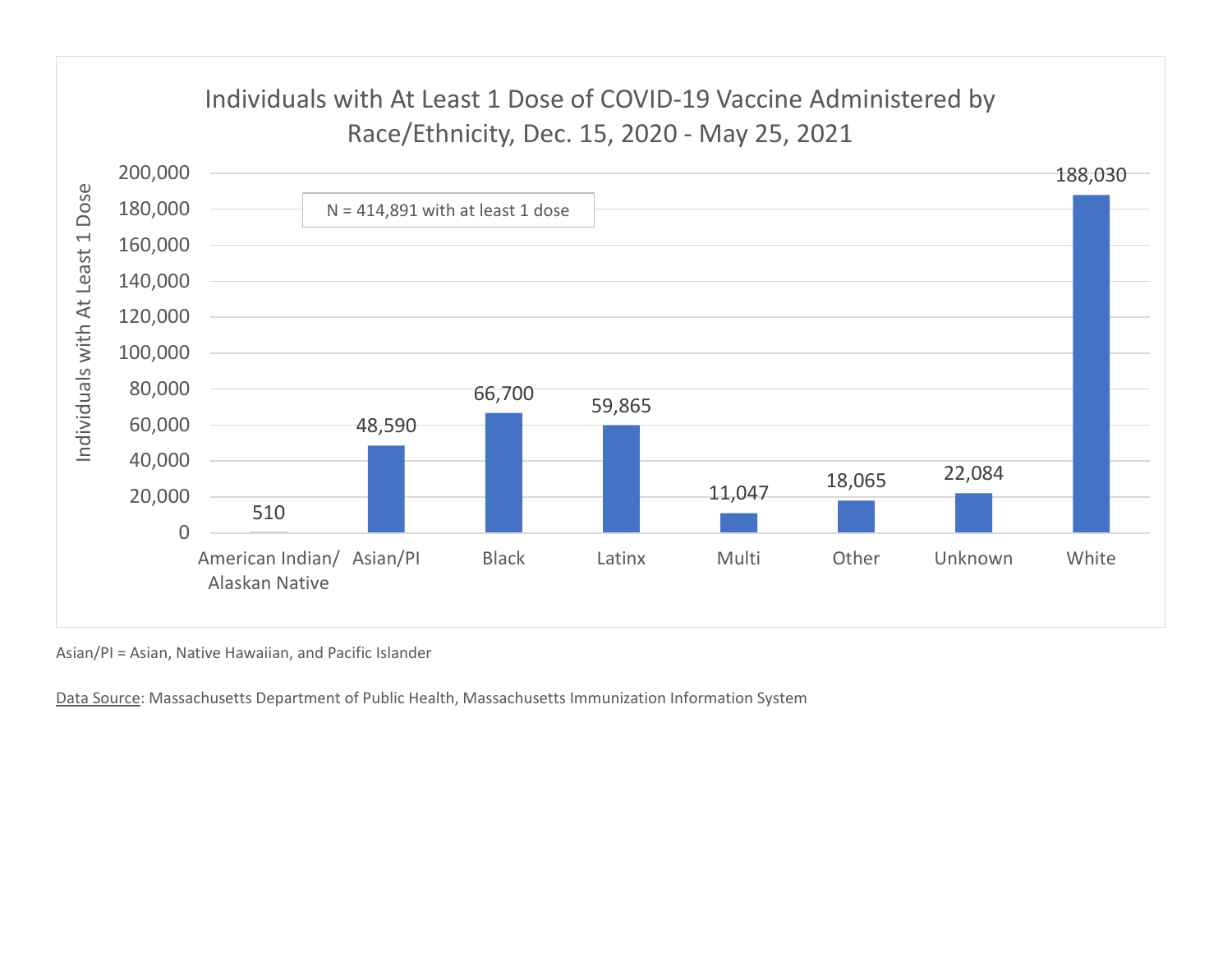

Asian/PI = Asian, Native Hawaiian, and Pacific Islander

\* N varies from Total N of Individuals with At Least 1 Dose (414,891) because data for residents who identify as Multiracial, Other, or Unknown are not included in this chart due to lack of comparable population data.

Percentage of overall Boston population with at least 1 dose = 61.1%.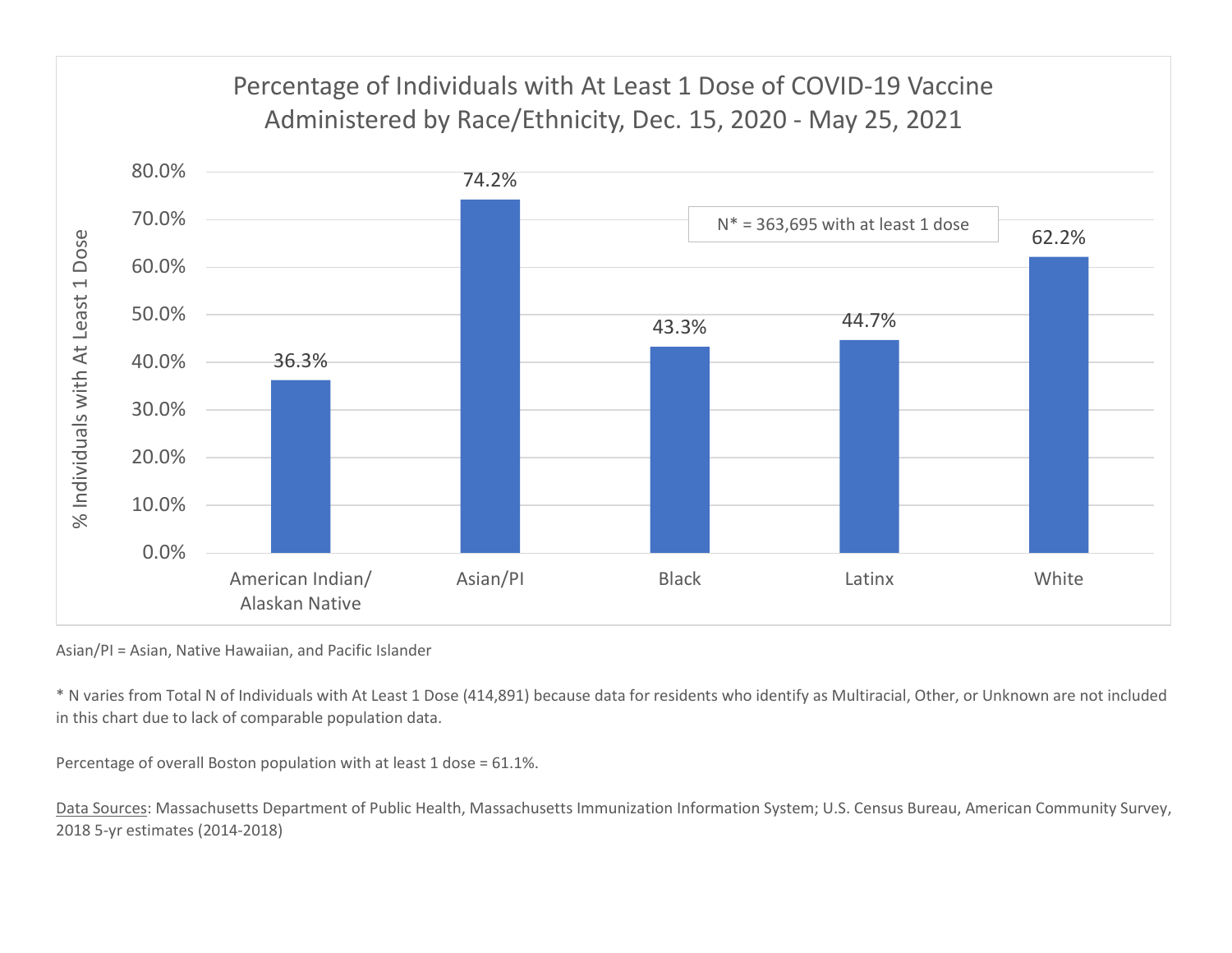

Asian/PI = Asian, Native Hawaiian, and Pacific Islander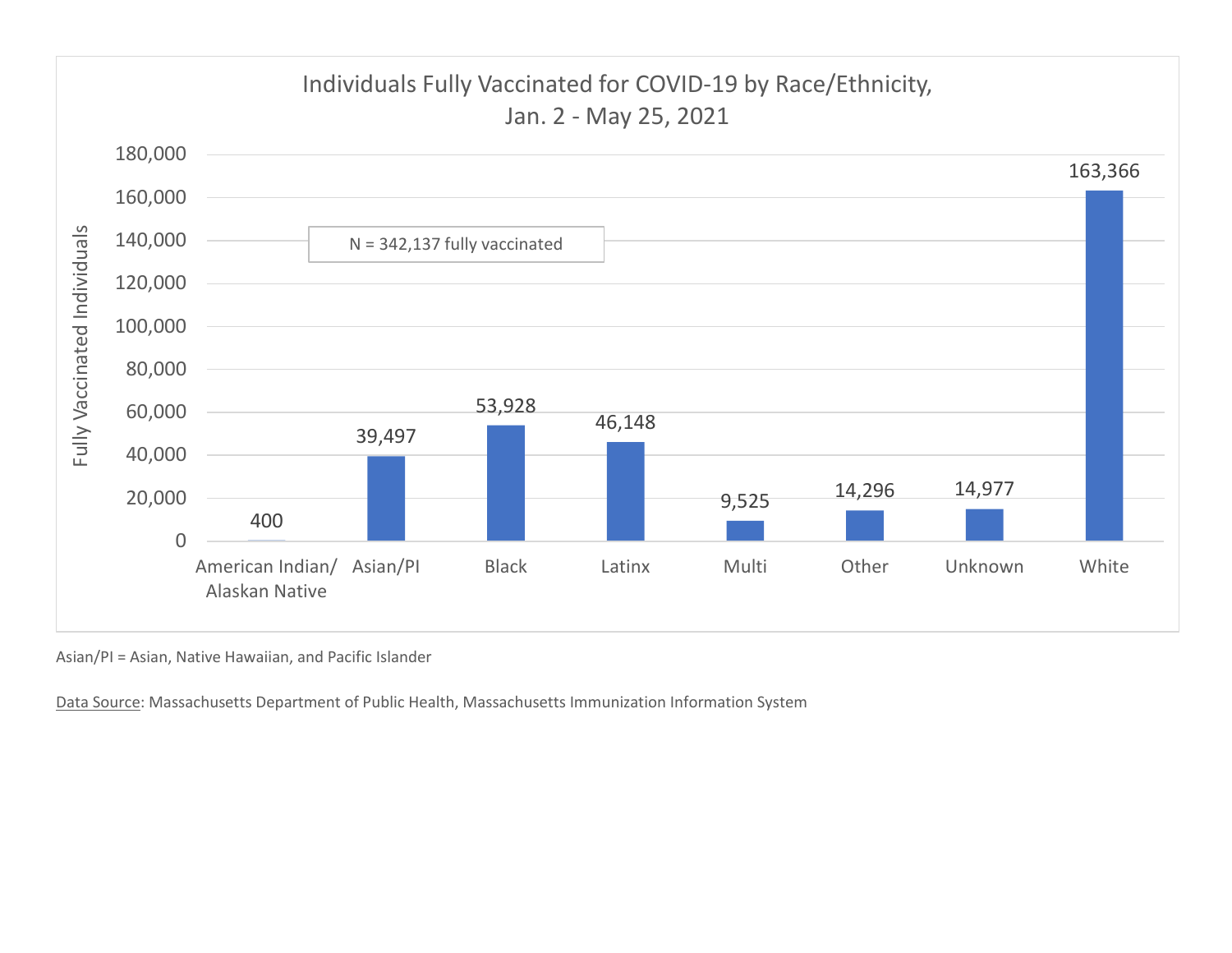

Asian/PI = Asian, Native Hawaiian, and Pacific Islander

\* N varies from Total N of Fully Vaccinated Individuals (342,137) because data for residents who identify as Multiracial, Other, or Unknown are not included in this chart due to lack of comparable population data.

Percentage of overall Boston population fully vaccinated = 50.4%.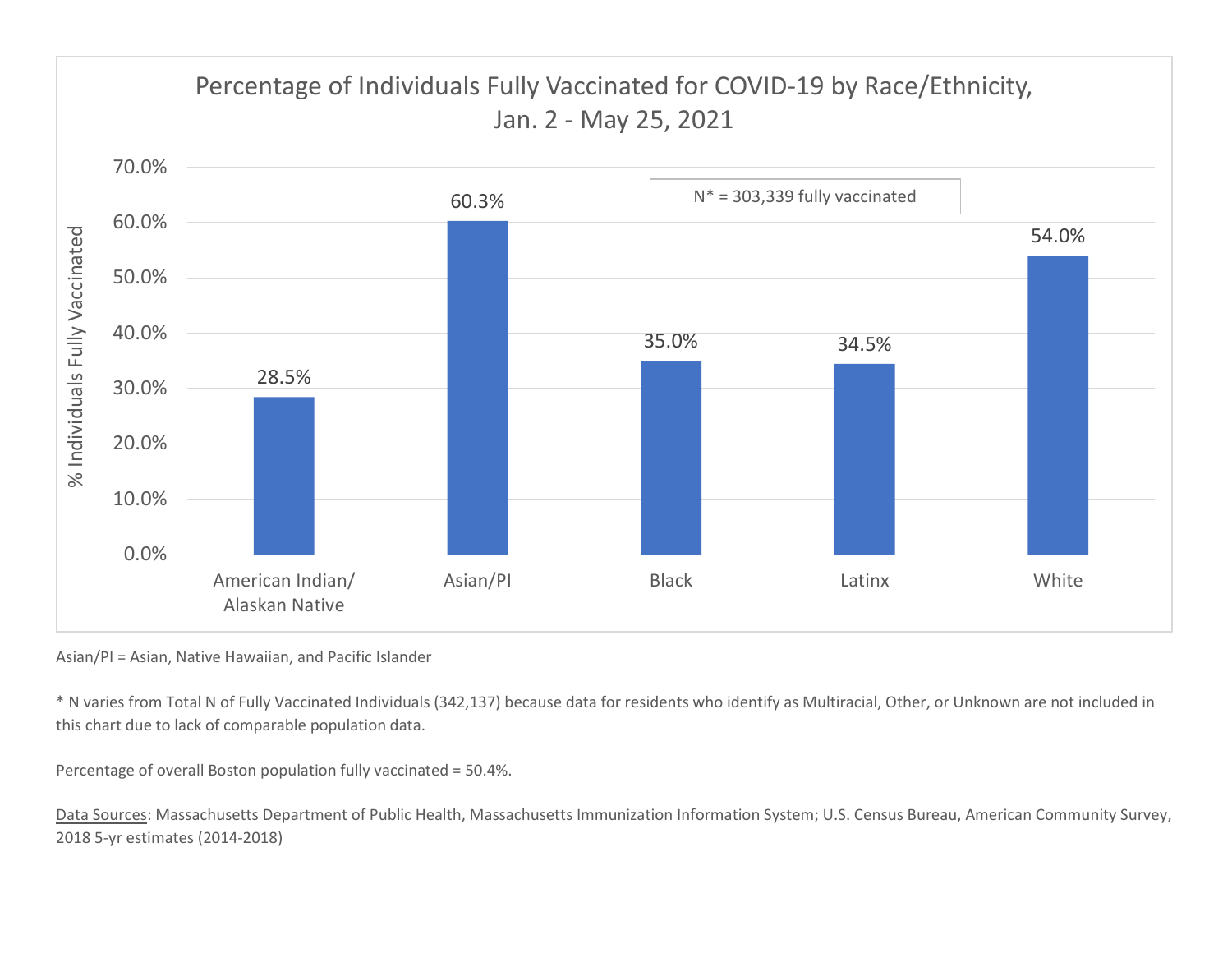

BB/BH/DT/NE/WE = Back Bay/Beacon Hill/Downtown/North End/West End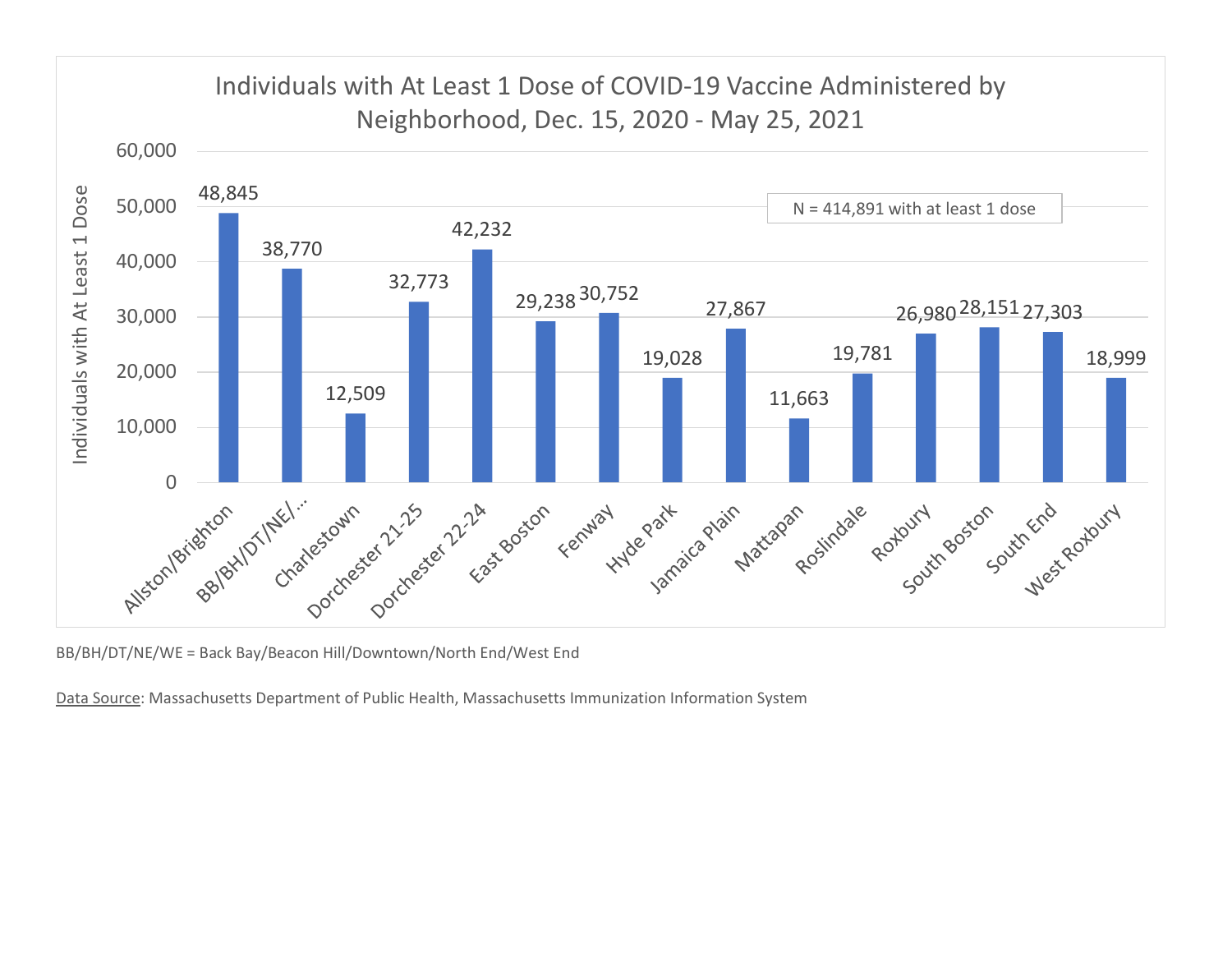

BB/BH/DT/NE/WE = Back Bay/Beacon Hill/Downtown/North End/West End

Percentage of overall Boston population with at least 1 dose = 61.1%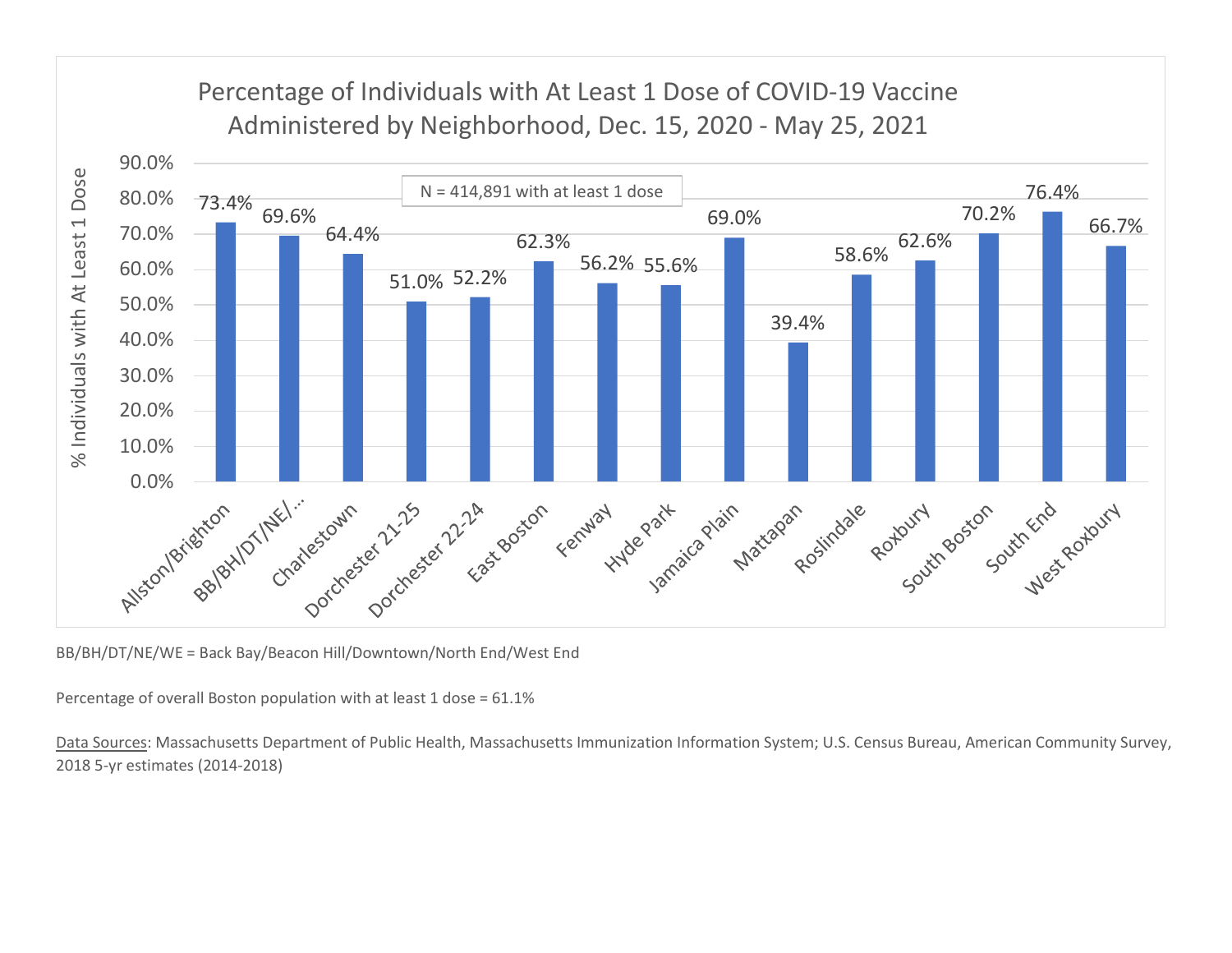

BB/BH/DT/NE/WE = Back Bay/Beacon Hill/Downtown/North End/West End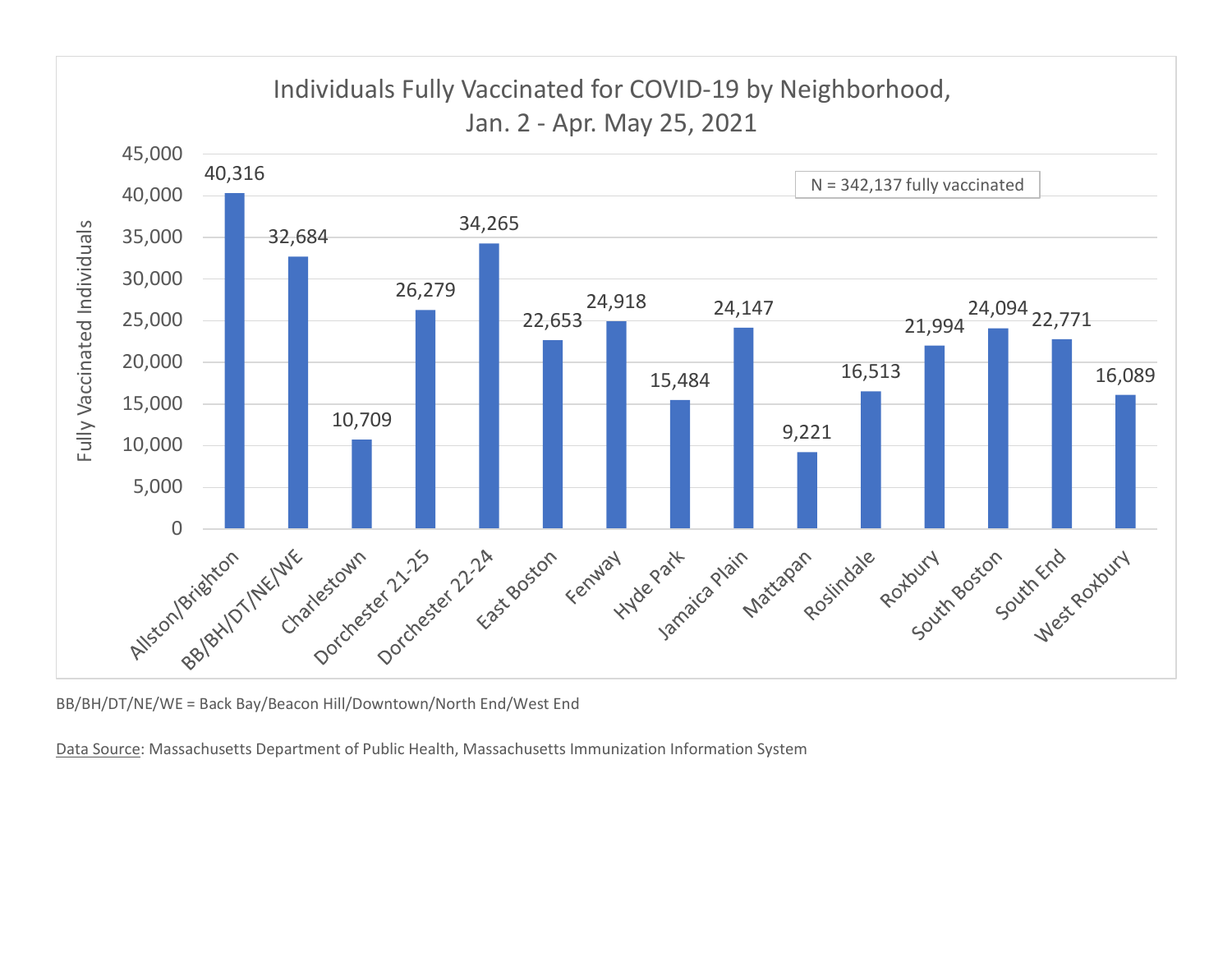

BB/BH/DT/NE/WE = Back Bay/Beacon Hill/Downtown/North End/West End

Percentage of overall Boston population fully vaccinated = 50.4%